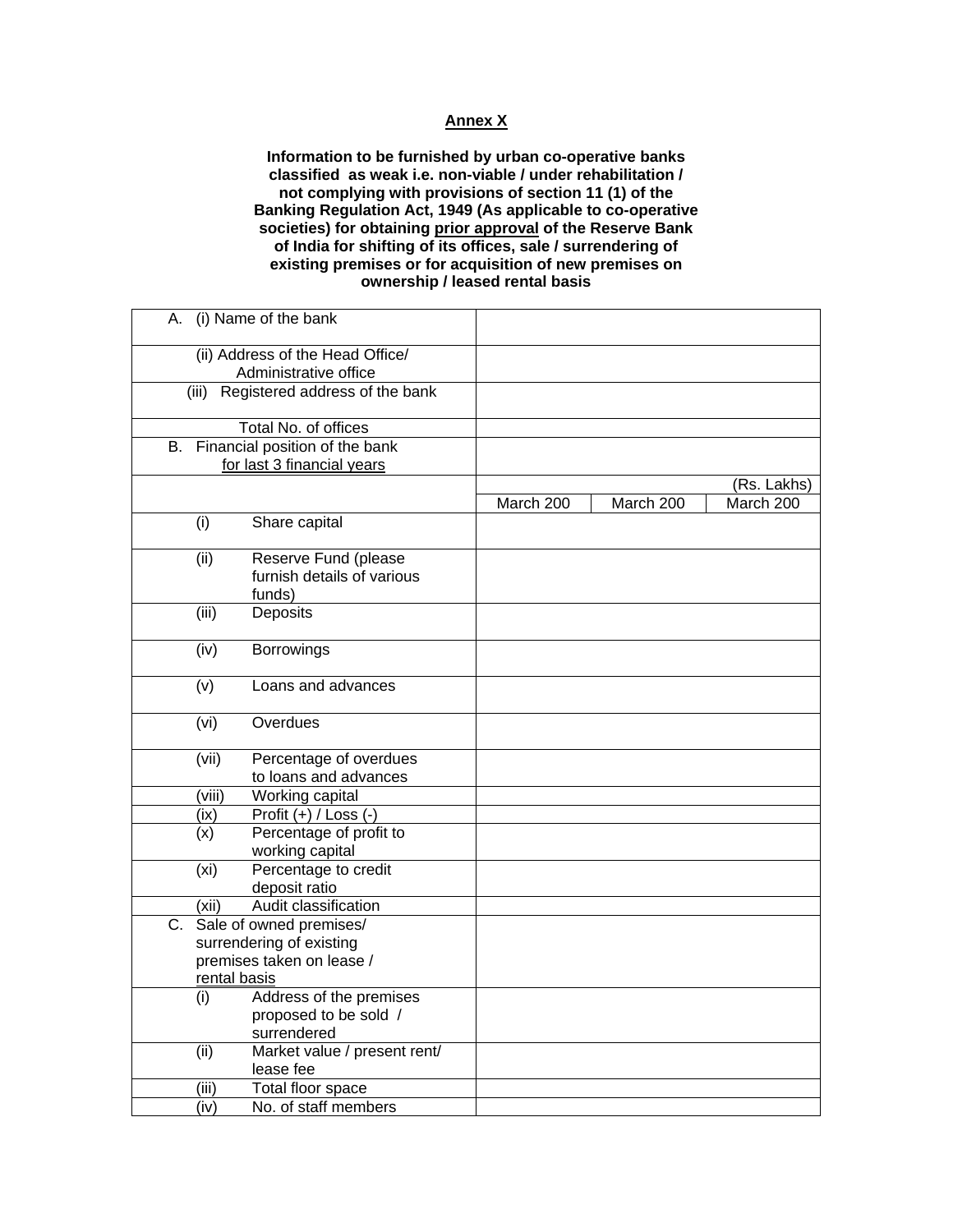| Addresses if the lessors/<br>(v)                        |  |
|---------------------------------------------------------|--|
| owners of the premises to be                            |  |
| taken on lease/rent                                     |  |
| Whether any of the bank's<br>(vi)                       |  |
| board members or their                                  |  |
| relatives have financial                                |  |
| interest in leased/rented                               |  |
| premises                                                |  |
| Utilisation of the present<br>(vii)                     |  |
| premises if retained after                              |  |
| shifting.                                               |  |
| (viii)<br><b>The</b><br>reasons for selling<br>$\prime$ |  |
| surrendering                                            |  |
| Acquisition of new premises on<br>D.                    |  |
| ownership / lease/ rental basis                         |  |
| (i) Name and address of the premises                    |  |
|                                                         |  |
| Name and address of owners<br>(ii)                      |  |
| from whom premises / property                           |  |
| is to be purchased / taken on                           |  |
| lease or rental basis                                   |  |
|                                                         |  |
| Estimated cost / amount of<br>(iii)                     |  |
| lease or rent / taxes etc.                              |  |
| Actual floor space<br>(iv)                              |  |
| Whether any director/office<br>(v)                      |  |
| bearers or their relatives have                         |  |
| financial interest in the premises                      |  |
| In case the sale / purchase of<br>Е                     |  |
| the premises at C&D above                               |  |
| involves shifting of bank's office                      |  |
| Name and address of the<br>(i)                          |  |
| premises from which office/                             |  |
| departments is/are proposed                             |  |
| to be shifted.                                          |  |
| Licence No. / Permission for<br>(ii)                    |  |
| opening the above offices /                             |  |
| department                                              |  |
| (iii)<br>(a) Name and address of                        |  |
| the premises to which above                             |  |
| office/department is/are                                |  |
| proposed to be shifted.                                 |  |
| (b) Total floor space of the                            |  |
| new premises.                                           |  |
| Distance between the premises at<br>(iv)                |  |
| (i) and (iii) above.                                    |  |
| (a) Whether all departments/<br>(v)                     |  |
| entire office of the bank                               |  |
| presently<br>functioning<br>at                          |  |
| address at (i) above are / is                           |  |
| proposed to shifted.                                    |  |
| (b) No. of staff to be shifted to                       |  |
| the premises at (iii) above                             |  |
| If answer at $(v)$ (a) is "no",<br>(vi)                 |  |
| please indicate -                                       |  |
| (a) Name of all departments /                           |  |
| offices functioning at existing                         |  |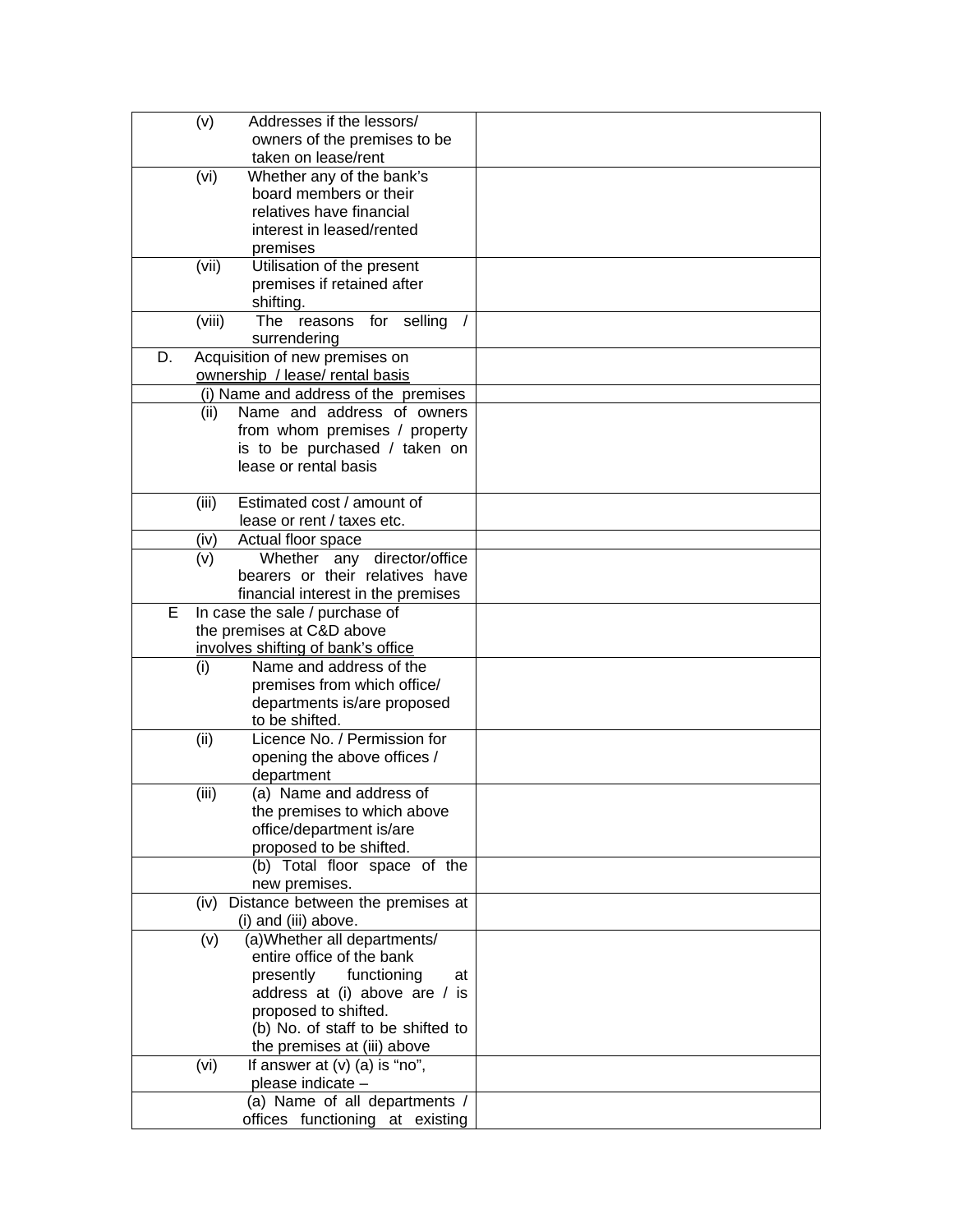| premises.                                            |  |
|------------------------------------------------------|--|
| (b) The departments which will                       |  |
| continue to function<br>at the                       |  |
| existing place after proposed                        |  |
|                                                      |  |
| shifting                                             |  |
| (vii) Reasons for shifting                           |  |
| F.<br>Whether<br>(i)<br>the                          |  |
| which<br>the<br>office<br>city/town in<br>$\sqrt{ }$ |  |
| department in question is / are located              |  |
| is a semi-urban, urban or a                          |  |
|                                                      |  |
| metropolitan centre? Please                          |  |
| specify.                                             |  |
| (ii) Whether the locality to which                   |  |
| the office/department is to                          |  |
| be shifted is -                                      |  |
|                                                      |  |
| predominantly residential<br>а.                      |  |
| predominantly commercial<br>b. i                     |  |
| industrial area<br>C.                                |  |
| (iii) Are there any branches of another              |  |
| urban co-operative or commercial bank                |  |
| within 400 meters from the                           |  |
| new                                                  |  |
| location? If so, give details (i.e. their            |  |
| names and distance from the new                      |  |
| location)                                            |  |
|                                                      |  |
| Is any other urban co-op. or<br>(iv)                 |  |
|                                                      |  |
| commercial bank also located in the                  |  |
| same building to which the<br>office $/$             |  |
| department is proposed to be shifted or              |  |
| in a building adjoining or opposite to it?           |  |
| If so, give details.                                 |  |
| If answer to items (iii) or (iv) is "yes",           |  |
|                                                      |  |
| please enclose a sketch-map showing                  |  |
| of (a) existing and proposed<br>location             |  |
| premises and (b) other banks within                  |  |
| 400<br>meters of the<br>existing<br>and              |  |
| proposed premises)                                   |  |
|                                                      |  |
|                                                      |  |
| (v) The bank may conduct a quick                     |  |
| survey of the area to which it proposes              |  |
| to shift its office and enclose a survey             |  |
| report indicating inter-alia :                       |  |
| a. population of the area;                           |  |
|                                                      |  |
| b. Geographical limits of the area;                  |  |
|                                                      |  |
| c. No. of offices of urban co-op. and                |  |
| commercial banks in the area (mention                |  |
| names of the banks)                                  |  |
|                                                      |  |
|                                                      |  |
| d. Types of economic activities carried              |  |
| on in the area                                       |  |
| e. Existing level of banking business of             |  |
| the branch which is proposed to be                   |  |
| shifted.                                             |  |
| f. Types of estimated banking business               |  |